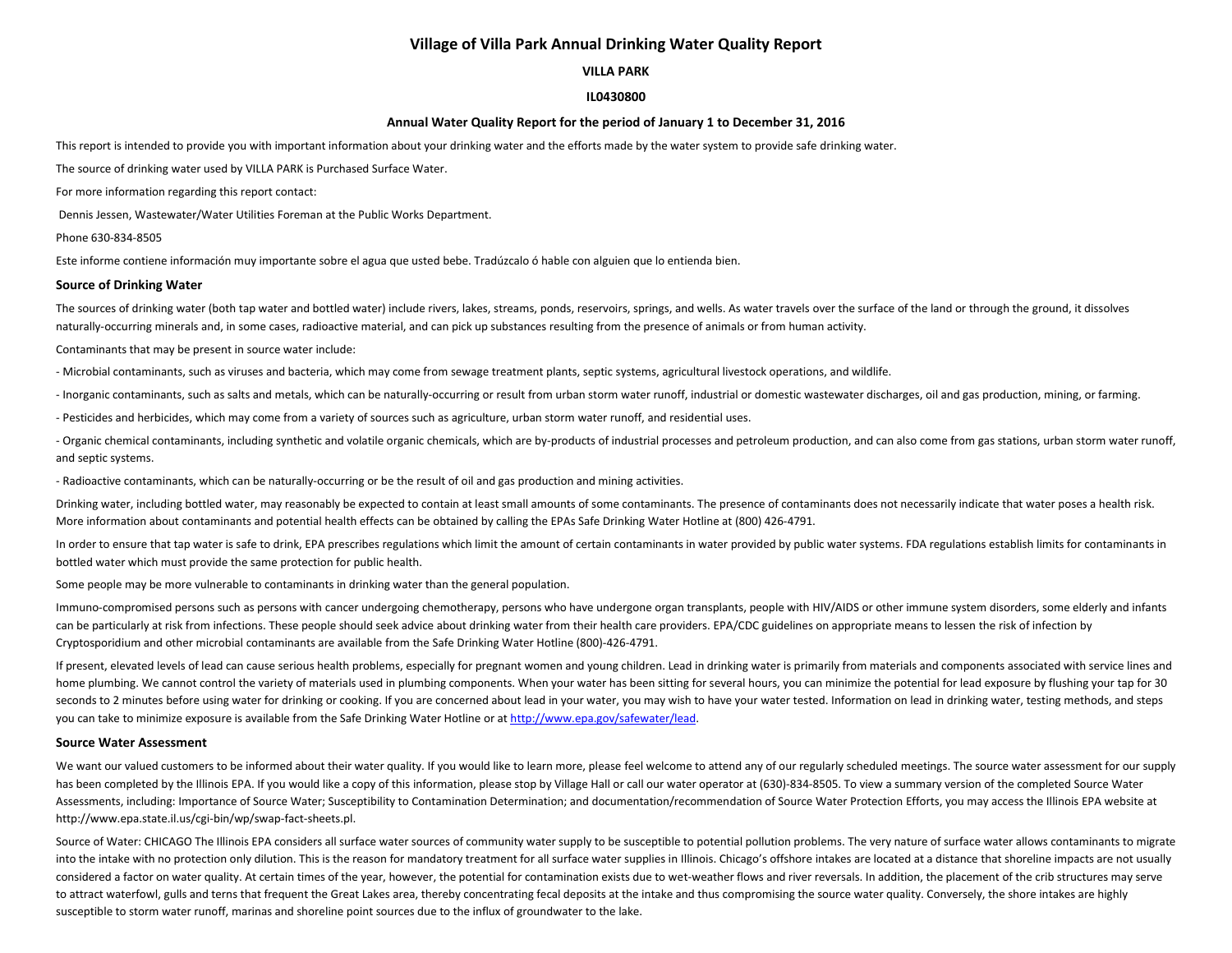## **Lead and Copper**

## Definitions:

Action Level Goal (ALG): The level of a contaminant in drinking water below which there is no known or expected risk to health. ALGs allow for a margin of safety.

Action Level: The concentration of a contaminant which, if exceeded, triggers treatment or other requirements which a water system must follow.

| <b>Lead and Copper</b> | Date Sampled | <b>MCLG</b> | <b>Action Level (AL)</b> | $90^{\rm th}$ | # Sites Over AL | <b>Units</b> | Violation | <b>Likely Source of Contamination</b>                                                                         |
|------------------------|--------------|-------------|--------------------------|---------------|-----------------|--------------|-----------|---------------------------------------------------------------------------------------------------------------|
|                        |              |             |                          | Percentile    |                 |              |           |                                                                                                               |
| Copper                 | 06/2014      | 1.3         | 1.3                      | 0.046         |                 | ppm          |           | Erosion of natural deposits; Leaching from<br>wood preservatives; Corrosion of<br>household plumbing systems. |
| Lead                   | 06/2014      |             | ن بار                    | 3.4           |                 | ppb          |           | Corrosion of household plumbing systems;<br>Erosion of natural deposits.                                      |

#### **Water Quality Test Results**

Maximum Contaminant Level Goal or MCLG: The level of a contaminant in drinking water below which there is no known or expected risk to health. MCLGs allow for a margin of safety.

Maximum Contaminant Level or MCL: The highest level of a contaminant that is allowed in drinking water. MCLs are set as close to the MCLGs as feasible using the best available treatment technology.

Maximum residual disinfectant level goal or MRDLG: The level of a drinking water disinfectant below which there is no known or expected risk to health. MRDLGs do not reflect the benefits of the use of disinfectants to control microbial contaminants.

Maximum residual disinfectant level or MRDL: The highest level of a disinfectant allowed in drinking water. There is convincing evidence that the addition of a disinfectant is necessary for control of microbial contaminant

Definitions: The following tables contain scientific terms and measures, some of which may require explanation.

ppb: micrograms per liter or parts per billion - or one ounce in 7,350,000 gallons of water.

na: not applicable.

Avg: Regulatory compliance with some MCLs are based on running annual average of monthly samples.

ppm: milligrams per liter or parts per million - or one ounce in 7,350 gallons of water.

#### **Regulated Contaminants**

| <b>Disinfectants and</b><br><b>Disinfection By- Products</b> | <b>Collection Date</b> | <b>Highest Level</b><br><b>Detected</b> | <b>Range of Levels</b><br><b>Detected</b> | <b>MCLG</b>              | <b>MCL</b> | <b>Units</b> | <b>Violation</b> | <b>Likely Source of Contamination</b>     |
|--------------------------------------------------------------|------------------------|-----------------------------------------|-------------------------------------------|--------------------------|------------|--------------|------------------|-------------------------------------------|
| Chlorine                                                     | 12/31/2016             | 0.9                                     | $0.7 - 1$                                 | $MRDLG = 4$              | $MRDL = 4$ | ppm          |                  | Water additive used to control microbes.  |
| Haloacetic Acids HAA5                                        | 2016                   | 17                                      | $0 - 26.3$                                | No goal for the<br>total | 60         | ppb          | N                | By-product of drinking water disinfection |
| <b>Total Trihalomethanes</b><br>(TTHM)                       | 2016                   | 39                                      | $20.68 - 43.2$                            | No goal for the<br>total | 80         | ppb          | N                | By-product of drinking water disinfection |

| <b>Inorganic Contaminants</b> | <b>Collection Date</b> | <b>Highest Level</b><br><b>Detected</b> | Range of Levels<br><b>Detected</b> | <b>MCLG</b> | <b>MCL</b> | <b>Units</b> | Violation | <b>Likely Source of Contamination</b>                                                                                            |
|-------------------------------|------------------------|-----------------------------------------|------------------------------------|-------------|------------|--------------|-----------|----------------------------------------------------------------------------------------------------------------------------------|
| Barium                        | 01/2014                | 0.075                                   | $0.046 - 0.075$                    |             |            | ppm          | N.        | Discharge of drilling wastes; Discharge from metal<br>refineries; Erosion of natural deposits.                                   |
| Fluoride                      | 01/2014                | 1.18                                    | $1.14 - 1.18$                      |             | 4.0        | ppm          | N         | Erosion of natural deposits; Water additive which<br>promotes strong teeth; Discharge from fertilizer and<br>aluminum factories. |
| Iron                          | 01/2014                | 4.8                                     | $0.18 - 4.8$                       |             | 1.0        | ppm          | N         | This contaminant is not currently regulated by the<br>USEPA. However, the state regulates. Erosion of                            |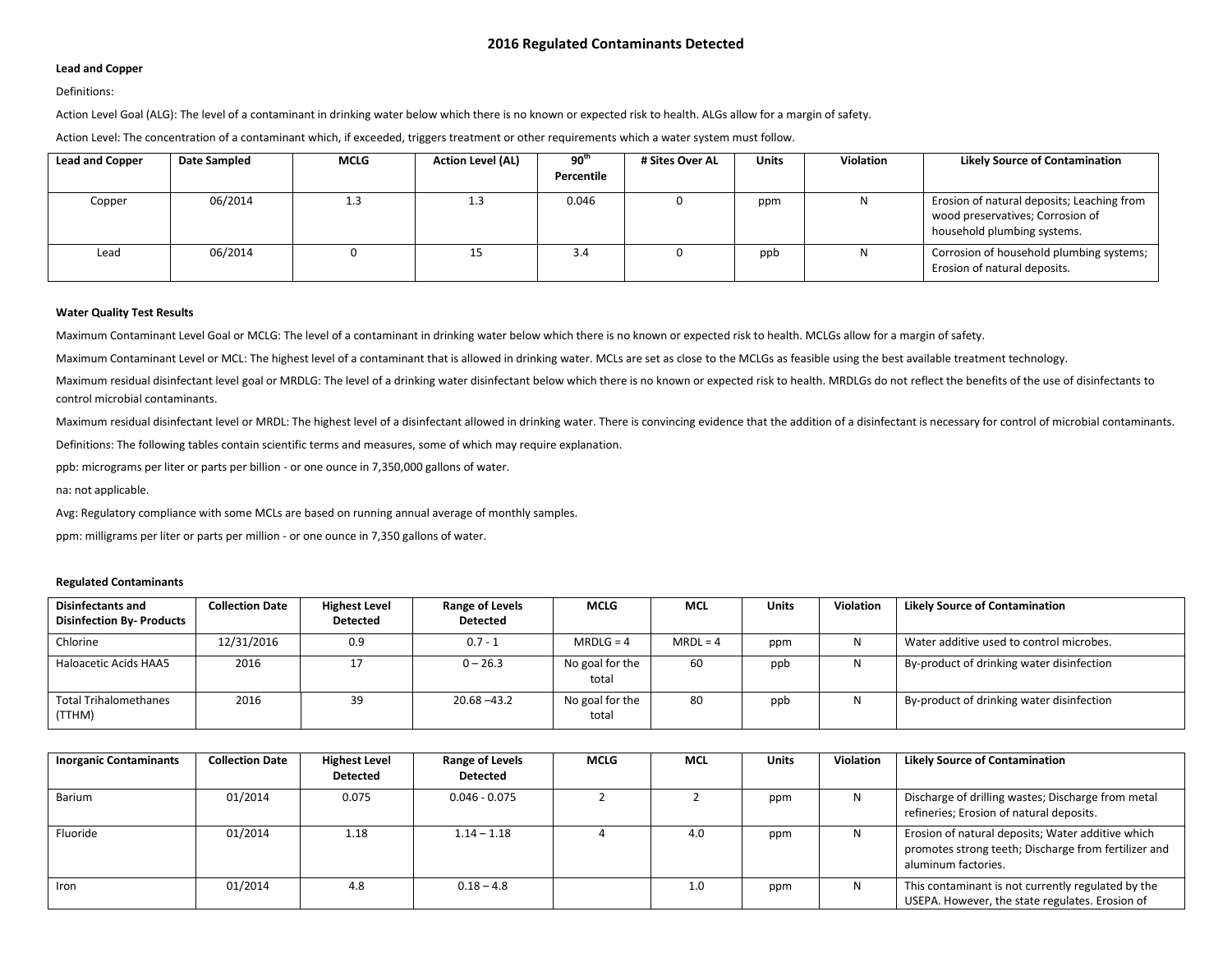|           |         |       |             |     |     |     |   | natural deposits.                                                                                                                       |
|-----------|---------|-------|-------------|-----|-----|-----|---|-----------------------------------------------------------------------------------------------------------------------------------------|
| Manganese | 01/2014 | 66    | $13 - 66$   | 150 | 150 | ppb |   | This contaminant is not currently regulated by the<br>USEPA. However, the state regulates. Erosion of<br>natural deposits.              |
| Sodium    | 01/2014 | 63    | $37 - 63$   |     |     | ppm | N | Erosion from naturally occurring deposits: Used in<br>water softener regeneration.                                                      |
| Zinc      | 01/2014 | 0.019 | $0 - 0.019$ |     |     | ppm | N | This contaminant is not currently regulated by the<br>USEPA. However, the state regulates. Naturally<br>occurring; discharge from metal |

| Radioactive<br><b>Contaminants</b>         | <b>Collection Date</b> | <b>Highest Level</b><br><b>Detected</b> | <b>Range of Levels</b><br><b>Detected</b> | <b>MCLG</b> | <b>MCL</b> | <b>Units</b> | Violation | <b>Likely Source of Contamination</b> |
|--------------------------------------------|------------------------|-----------------------------------------|-------------------------------------------|-------------|------------|--------------|-----------|---------------------------------------|
| <b>Combined Radium</b><br>226/228          | 2014                   | 13.84                                   | $12.3 - 13.84$                            |             |            | pCi/L        | N         | Erosion of natural deposits.          |
| Gross alpha excluding<br>radon and uranium | 2014                   | 18                                      | $17.7 - 18$                               |             | 15         | pCi/L        | N         | Erosion of natural deposits.          |
| Uranium                                    | 02/17/2011             | 0.52746                                 | 0.40081 -0.52746                          |             | 30         | ug/l         | Ν         | Erosion of natural deposits.          |

# **Water Quality Data for the City of Chicago**

## **2016 Regulated Contaminants Detected**

## **Water Quality Test Results**

Maximum Contaminant Level Goal or MCLG: The level of a contaminant in drinking water below which there is no known or expected risk to health. MCLGs allow for a margin of safety.

Maximum Contaminant Level or MCL: The highest level of a contaminant that is allowed in drinking water. MCLs are set as close to the MCLGs as feasible using the best available treatment technology.

Maximum residual disinfectant level goal or MRDLG: The level of a drinking water disinfectant below which there is no known or expected risk to health. MRDLGs do not reflect the benefits of the use of disinfectants to control microbial contaminants.

Maximum residual disinfectant level or MRDL: The highest level of a disinfectant allowed in drinking water. There is convincing evidence that the addition of a disinfectant is necessary for control of microbial contaminant Definitions: The following tables contain scientific terms and measures, some of which may require explanation.

ppb: micrograms per liter or parts per billion - or one ounce in 7,350,000 gallons of water.

#### na: not applicable.

Avg: Regulatory compliance with some MCLs are based on running annual average of monthly samples.

ppm: milligrams per liter or parts per million - or one ounce in 7,350 gallons of water.

#### **Unregulated Contaminants**

|         | <b>Collection Date</b> | <b>Highest</b>  | Range Levels    | <b>MCLG</b> | MCL | Units | <b>Violation</b> | <b>Likely Source of Contamination</b>                                              |
|---------|------------------------|-----------------|-----------------|-------------|-----|-------|------------------|------------------------------------------------------------------------------------|
|         |                        | Level           | <b>Detected</b> |             |     |       |                  |                                                                                    |
|         |                        | <b>Detected</b> |                 |             |     |       |                  |                                                                                    |
| Sulfate | 2016                   | 25.7            | 25.0-25.7       | N/A         | N/A | ppm   | - IN             | Erosion of naturally occurring deposits.                                           |
| Sodium  | 2016                   | 8.92            | 8.49-8.92       | N/A         | N/A | ppm   | N                | Erosion from naturally occurring deposits; Used in water<br>softener regeneration. |

#### **Regulated Contaminants**

|  | Collection | <b>Highest Level</b> | Range of<br>t Levels | MCLG | MC | ''Inits | Violation | <b>*tamination</b><br>Likely<br>'Source of Contai. |
|--|------------|----------------------|----------------------|------|----|---------|-----------|----------------------------------------------------|
|--|------------|----------------------|----------------------|------|----|---------|-----------|----------------------------------------------------|